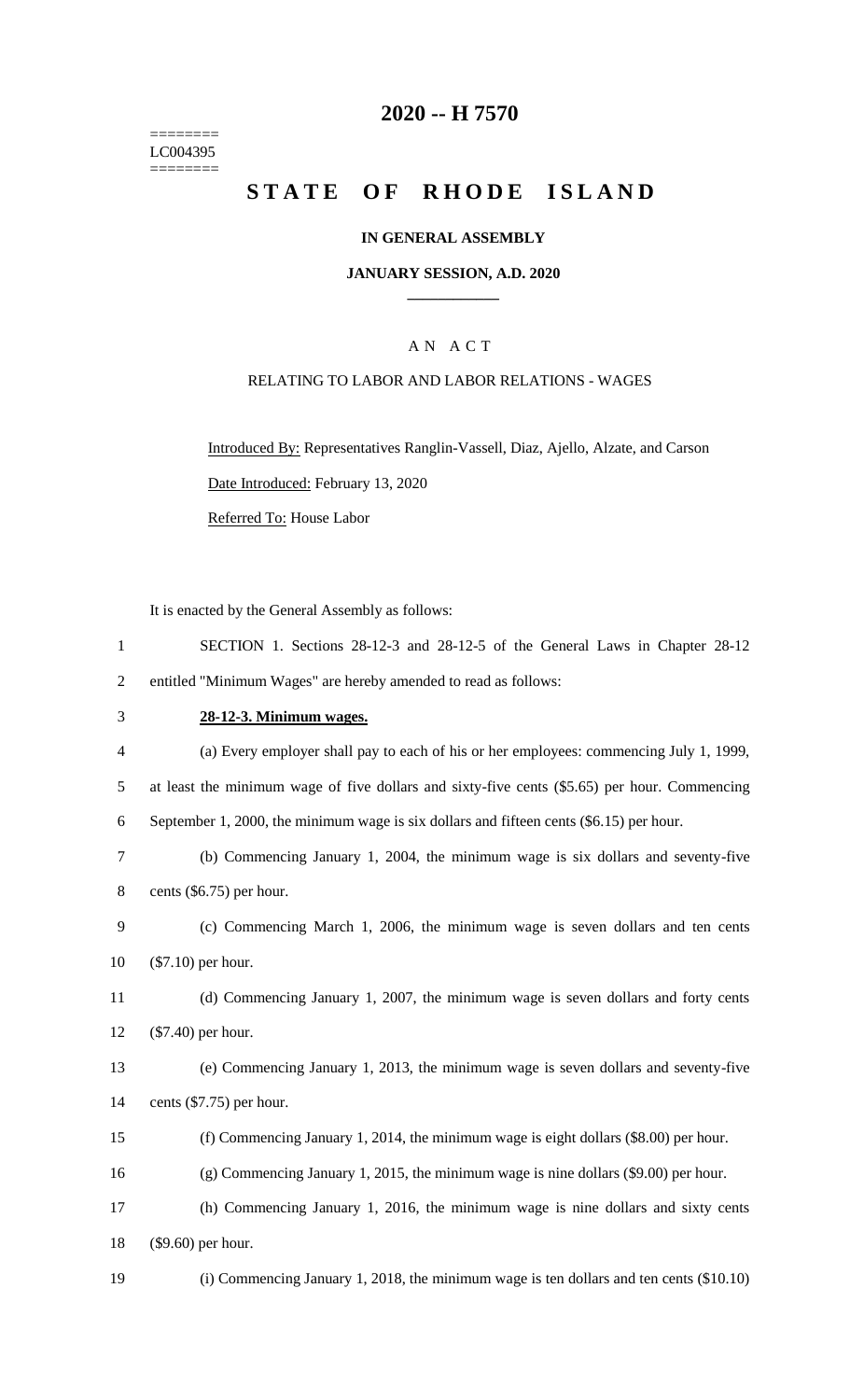- per hour.
- (j) Commencing January 1, 2019, the minimum wage is ten dollars and fifty cents (\$10.50) per hour.
- (k) Commencing July 1, 2020, the minimum wage is eleven dollars and twenty-five cents (\$11.25) per hour.
- (l) Commencing January 1, 2021, the minimum wage is twelve dollars (\$12.00) per hour. (m) Commencing January 1, 2022, the minimum wage is thirteen dollars (\$13.00) per hour.
- (n) Commencing January 1, 2023, the minimum wage is fourteen dollars (\$14.00) per hour.
- 11 (o) Commencing January 1, 2024, the minimum wage is fifteen dollars (\$15.00) per hour. (p) Commencing on January 1, 2025, and on each January 1 thereafter, the minimum 13 wage under this section shall be increased by the percentage increase, if any, in the cost of living. 14 The increase in the cost of living shall be measured by the percentage increase, if any, as of August of the previous year over the level, as of August the year preceding, of the Consumer 16 Price Index for Urban Wage Earners and Clerical Workers (CPI-W), or its successor index as 17 published by the United States Department of Labor or its successor agency, with the amount of
- 18 the minimum hourly wage increase rounded up to the nearest multiple of five cents (\$.05).
- 

# **28-12-5. Employees receiving gratuities.**

 (a) Every employer shall pay to each of his or her employees who are engaged in any work or employment in which gratuities have customarily and usually constituted a part of his or her weekly income, the rate as provided by §§ 28-12-3 and 28-12-3.1.

 (b) Allowance for gratuities as part of the hourly wage rate for restaurants, hotels, and other industries, except taxicabs and limited public motor vehicles, shall be an amount equal to the applicable minimum rates as provided by §§ 28-12-3 and 28-12-3.1 less two dollars and eighty-nine cents (\$2.89) per hour. "Gratuities" means voluntary monetary compensation received directly or indirectly by the employee for services rendered.

 (c) Each employer desiring to deduct for gratuities as part of the minimum rates as provided in §§ 28-12-3 and 28-12-3.1 wages paid to an employee shall provide substantial evidence that the amount shall be set out in the formula in subsection (b) of this section; however, the cash wage shall not be less than two dollars and eighty-nine cents (\$2.89) per hour; provided, however, that commencing January 1, 2016, the cash wage shall increase by fifty cents (\$.50) to an amount not less than three dollars and thirty-nine cents (\$3.39) per hour; provided further, that commencing January 1, 2017, the cash wage shall increase by fifty cents (\$.50) to an amount not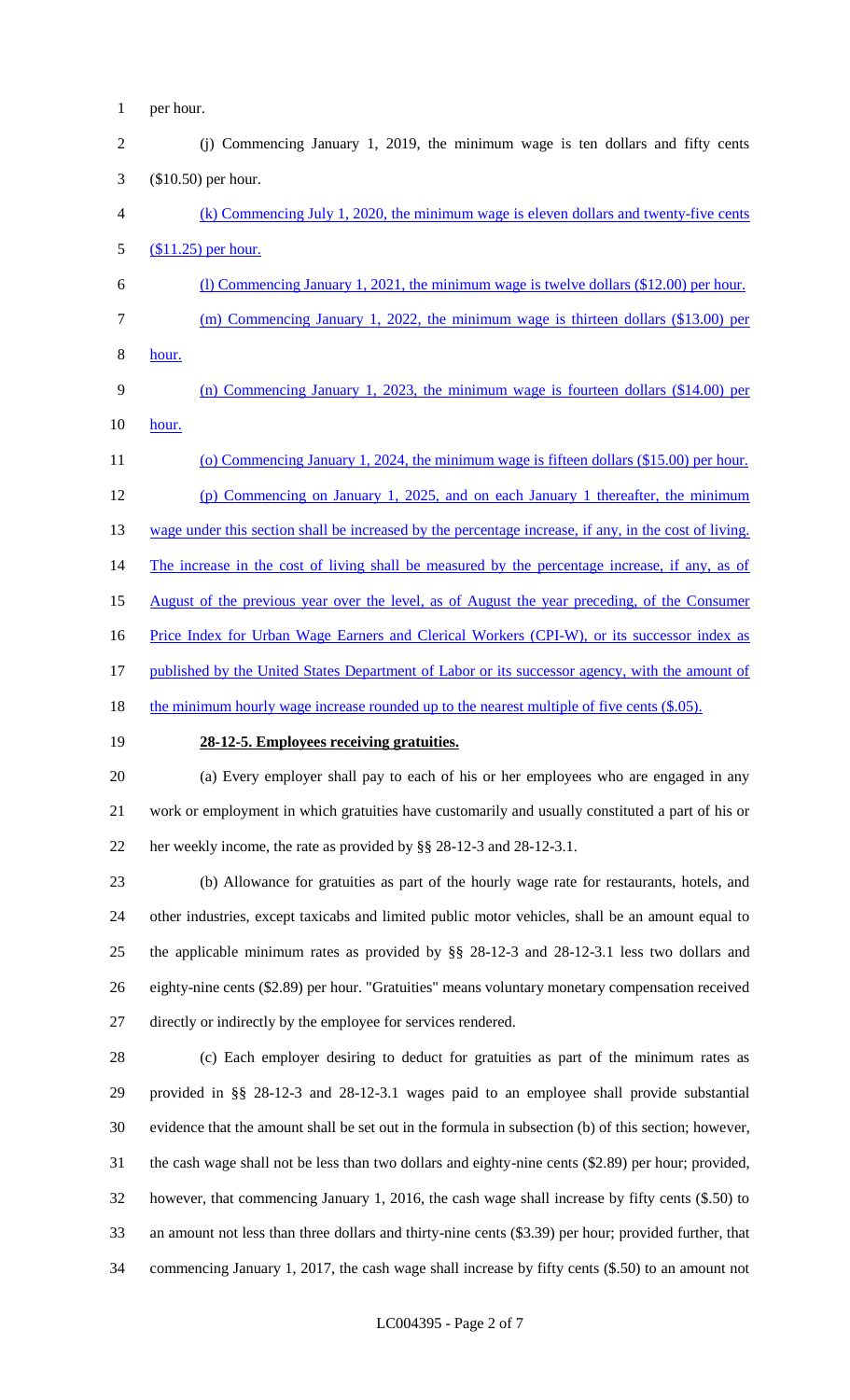1 less than three dollars and eighty-nine cents (\$3.89) per hour-; provided further, that commencing 2 July 1, 2020, the cash wage shall increase by one dollar and eleven cents (\$1.11) to an amount not less than five dollars (\$5.00) per hour; provided further, that commencing January 1, 2021 the cash wage shall increase by one dollar and fifty cents (\$1.50) to an amount not less than six dollars and fifty cents (\$6.50) per hour; provided further, that commencing on January 1, 2022, the cash wage shall increase by one dollar and fifty cents (\$1.50) to an amount not less than eight dollars (\$8.00) per hour; provided further, that commencing January 1, 2023, the cash wage shall increase by one dollar and fifty cents (\$1.50) to an amount not less than nine dollars and fifty cents (\$9.50) per hour; provided further, that commencing January 1, 2024, the cash wage shall 10 increase by one dollar and fifty cents (\$1.50) to an amount not less than eleven dollars (\$11.00) 11 per hour; provided further, that commencing January 1, 2025, the cash wage shall increase by 12 one dollar and fifty cents (\$1.50) to an amount not less than twelve dollars and fifty cents (\$12.50) per hour; provided further, that commencing on January 1, 2026, the cash wage shall 14 increase by one dollar and fifty cents (\$1.50) to an amount not less than fourteen dollars (\$14.00) 15 per hour. Commencing on January 1, 2027, the cash wage shall be an amount not less than the 16 applicable minimum hourly rates as provided by §§ 28-12-3 and 28-12-3.1.

 (d) The director of labor and training shall notify employers concerning what type of proof shall be accepted as substantial evidence for the purpose of this subsection. Employees involved shall be entitled to a hearing on the question of the amount of deduction if they so desire.

 (e) In cases where wages are figured by the employer on an incentive basis in such a manner that an employee of reasonable average ability earns at least the minimum wage established by §§ 28-12-3 and 28-12-3.1, it shall be taken that the employer has complied with this statute. It shall be of no concern to the director of labor and training how the employer arrives at its wage scale so long as it is not unreasonable in its demands on the employee.

 (f) Where, in the case of the employment of a full-time student who has not attained his or her nineteenth (19th) birthday engaged in the activities of a nonprofit association or corporation, whose aims and objectives are religious, educational, librarial, or community service in nature, the employer-employee relationship does exist, the employer shall pay to each such employee wages at a rate of not less than ninety percent (90%) of the minimum wage as specified in § 28-12-3. In case of any conflict between provisions of this section and those of § 28-12-3.1, the provisions of § 28-12-3.1 shall govern.

 SECTION 2. Sections 28-14-19 and 28-14-19.2 of the General Laws in Chapter 28-14 entitled "Payment of Wages" are hereby amended to read as follows: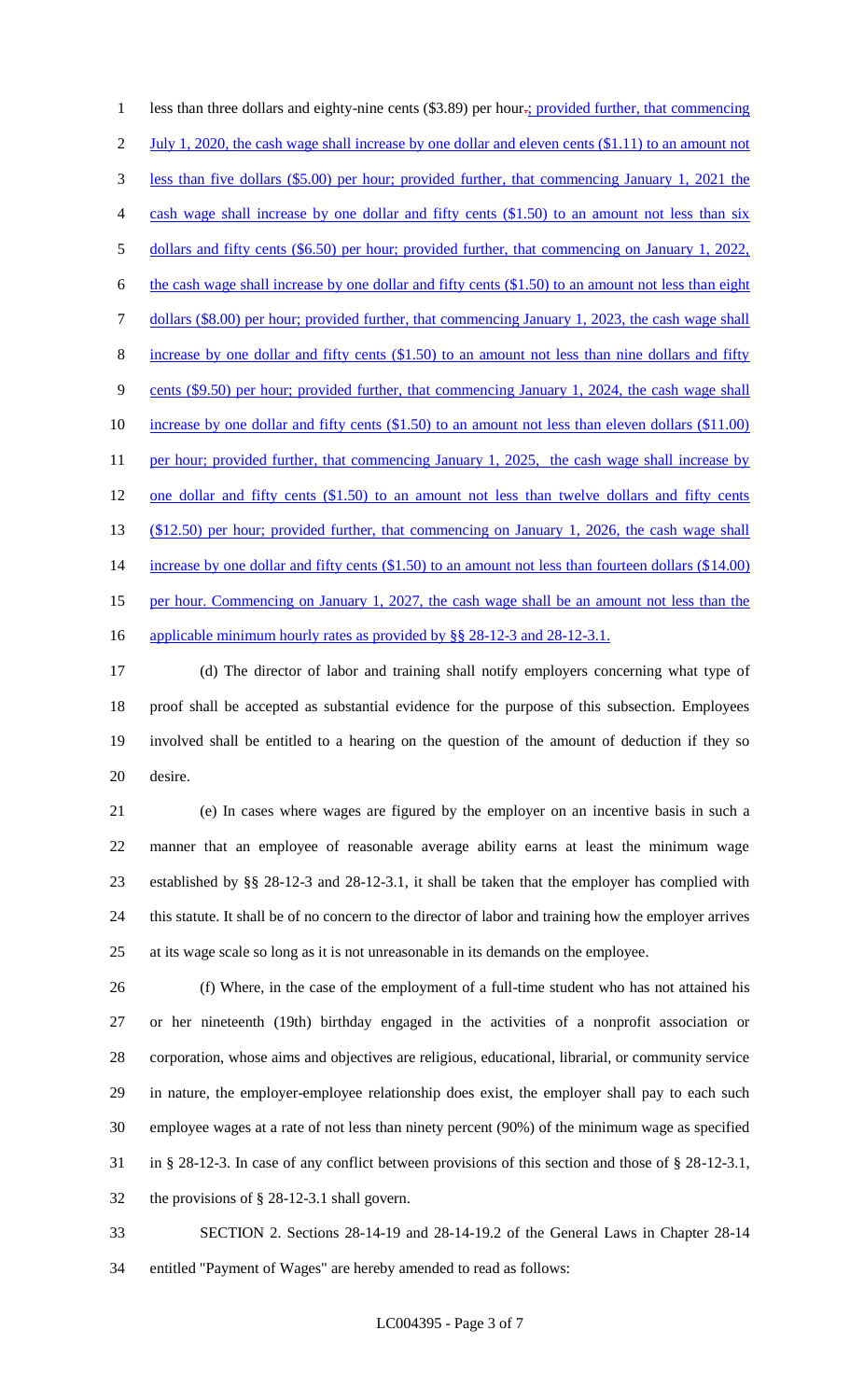# **28-14-19. Enforcement powers and duties of director of labor and training.**

 (a) It shall be the duty of the director to insure compliance with the provisions of this chapter 28-14 and 28-12. The director or his or her designee may investigate any violations thereof, institute or cause to be instituted actions for the collection of wages and institute action for penalties or other relief as provided for within and pursuant to those chapters. The director or his or her authorized representatives are empowered to hold hearings and he or she shall cooperate with any employee in the enforcement of a claim against his or her employer in any case whenever, in his or her opinion, the claim is just and valid.

 (b) Upon receipt of a complaint or conducting an inspection under applicable law, the director or his or her appropriate departmental designee is authorized to investigate to determine compliance with the chapters 28-12 and/or 28-14.

 (c) With respect to all complaints deemed just and valid, the director or his or her designee shall order a hearing thereon at a time and place to be specified, and shall give notice thereof, together with a copy of the complaint or the purpose thereof, or a statement of the facts disclosed upon investigation, which notice shall be served personally or by mail on any person, business, corporation, or entity of any kind affected thereby. The hearing shall be scheduled 17 within thirty (30) days of service of a formal complaint determination that the claim is just and 18 valid as provided herein. The person, business, corporation, or entity shall have an opportunity to be heard in respect to the matters complained of at the time and place specified in the notice. The hearing shall be conducted by the director or his or her designee. The hearing officer in the hearing shall be deemed to be acting in a judicial capacity, and shall have the right to issue subpoenas, administer oaths, and examine witnesses. The enforcement of a subpoena issued under this section shall be regulated by Rhode Island civil practice law and rules. The hearing shall be expeditiously conducted and upon such hearing the hearing officer shall determine the issues raised thereon and shall make a determination and enter an order within thirty (30) days of the close of the hearing, and forthwith serve a copy of the order, with a notice of the filing thereof, upon the parties to the proceeding, personally or by mail. The order shall dismiss the complaint or direct payment of any wages and/or benefits found to be due and/or award such other appropriate relief or penalties authorized under chapter 28-12 and/or 28-14, and the order may direct payment of reasonable attorneys' fees and costs to the complaining party. Interest at the rate of twelve percent (12%) per annum shall be awarded in the order from the date of the nonpayment to the date of payment.

 (d) The order shall also require payment of a further sum as a civil penalty in an amount up to two (2) times the total wages and/or benefits found to be due, exclusive of interest, which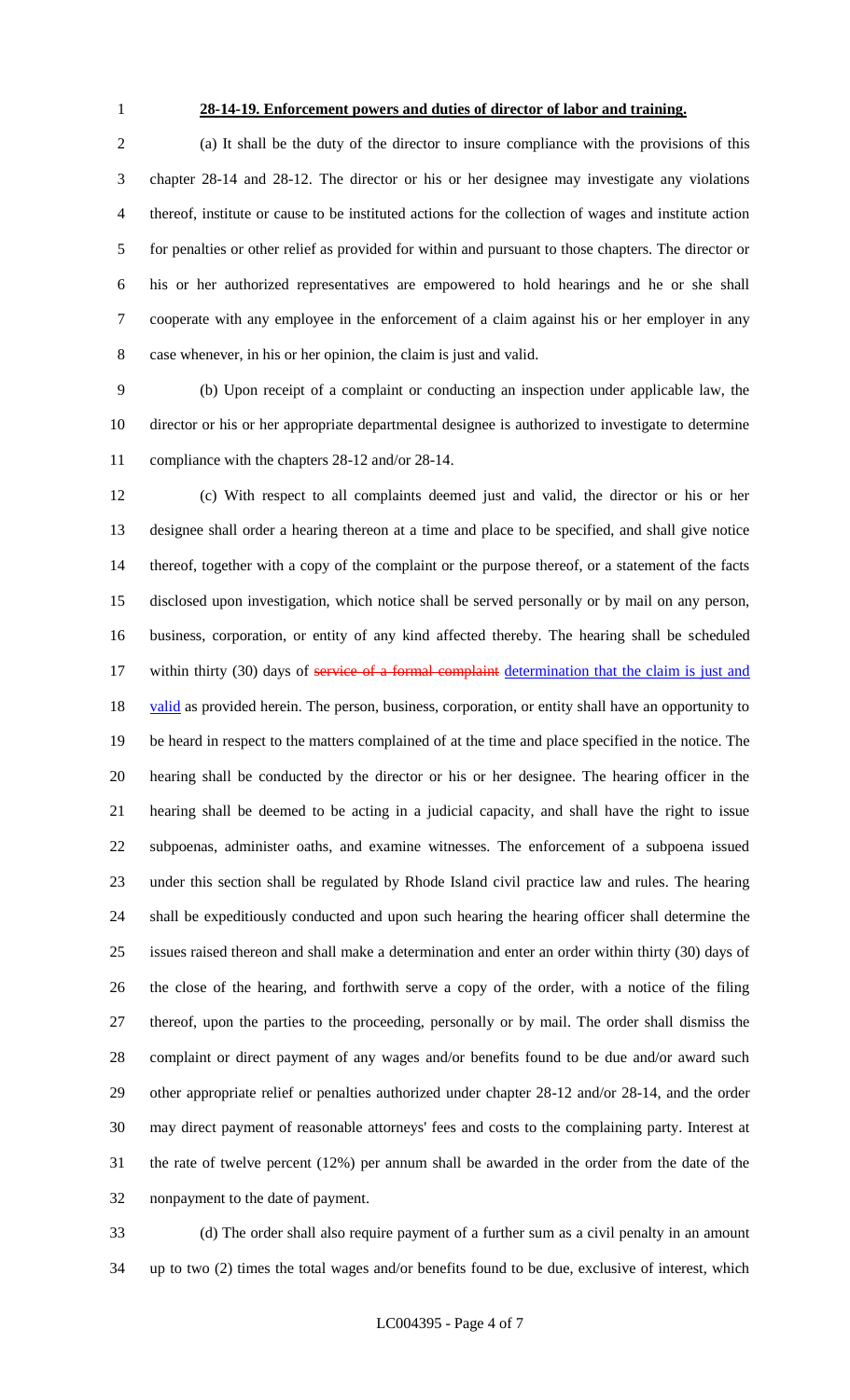shall be shared equally between the department and the aggrieved party. In determining the amount of any penalty to impose, the director or his or her designee shall consider the size of the employer's business, the good faith of the employer, the gravity of the violation, the previous violations and whether or not the violation was an innocent mistake or willful.

 (e) The director may institute any action to recover unpaid wages or other compensation or obtain relief as provided under this section with or without the consent of the employee or employees affected.

 (f) No agreement between the employee and employer to work for less than the applicable wage and/or benefit rate or to otherwise work under and/or conditions in violation of applicable law is a defense to an action brought pursuant to this section.

 (g) The director shall notify the contractors' registration board of any order issued or any determination hereunder that an employer has violated chapters 28-12, 28-14 and/or 37-13. The director shall notify the tax administrator of any determination hereunder that may affect liability for an employer's payment of wages and/or payroll taxes.

# **28-14-19.2. Private right of action to collect wages or benefits and for equitable**

**relief.**

 (a) Any employee or former employee, or any organization representing such an employee or former employee aggrieved by the failure to pay wages and/or benefits or misclassification in violation of chapters 28-12 and/or 28-14 may file a civil action in any court of competent jurisdiction to obtain relief. An aggrieved party shall be entitled to recover any unpaid wages and/or benefits, compensatory damages, and liquidated damages in an amount up to two (2) times the amount of unpaid wages and/or benefits owed, as well as an award of appropriate equitable relief, including reinstatement of employment, fringe benefits and seniority rights, and reasonable attorneys' fees and costs, and/or such other appropriate relief or penalties authorized under chapters 28-12 and/or 28-14. In determining the amount of any penalty imposed under this section, consideration shall be given to the size of the employer's business, the good faith of the employer, the gravity of the violation, the history of previous violations, and whether or not the violation was an innocent mistake or willful. Any unpaid fringe benefit contributions owed pursuant to this section in any form shall be paid to the appropriate benefit fund: however, in the absence of an appropriate fund, the benefit shall be paid directly to the aggrieved employee.

 (b) An action instituted pursuant to this section may be brought by one or more employees or former employees individually and/or on behalf of other employees similarly situated.

(c) No agreement between the employee and employer to work for less than the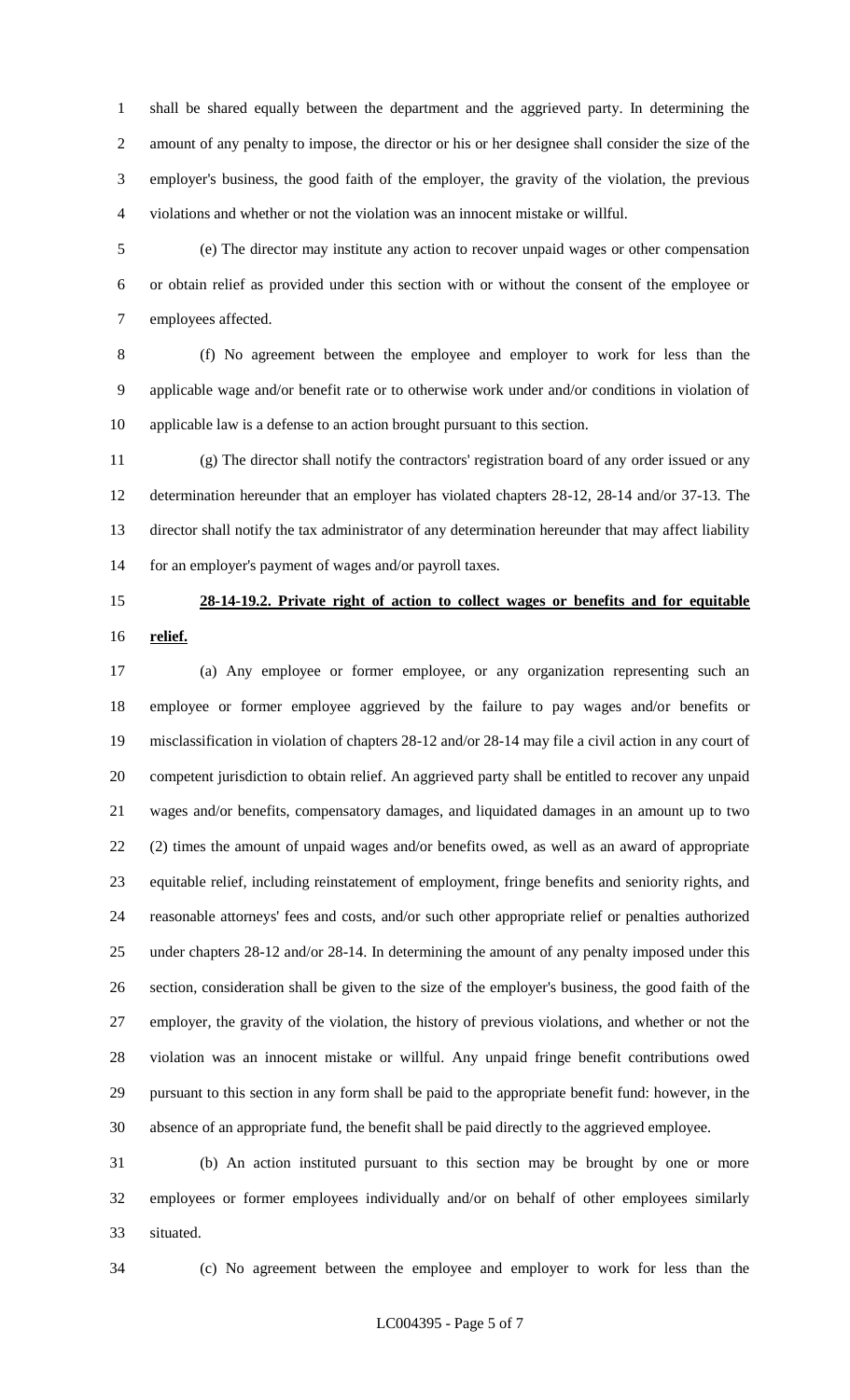- applicable wage and/or benefit rate or to otherwise work under terms and/or conditions in violation of applicable law is a defense to an action brought pursuant to this section.
- (d) An employer's responsibility and liability hereunder is solely to the employer's own employees.
- (e) A civil action filed under this section may be instituted instead of, but not in addition
- to, the director of labor and training enforcement procedures authorized by the above referenced
- chapters, provided the civil action is filed prior to the date the director of labor and training issues
- 8 notice of an administrative hearing.
- (f) The filing of a civil action under this section shall not preclude the director of labor
- and training from investigating the matter and/or referring the matter to the attorney general,
- contractors ' registration board and/or the tax administrator.
- 12 (g) Any claim hereunder shall be forever barred unless commenced within three  $(3)$  six
- 13 (6) years after the cause of action accrued.
- SECTION 3. This act shall take effect upon passage.

======== LC004395 ========